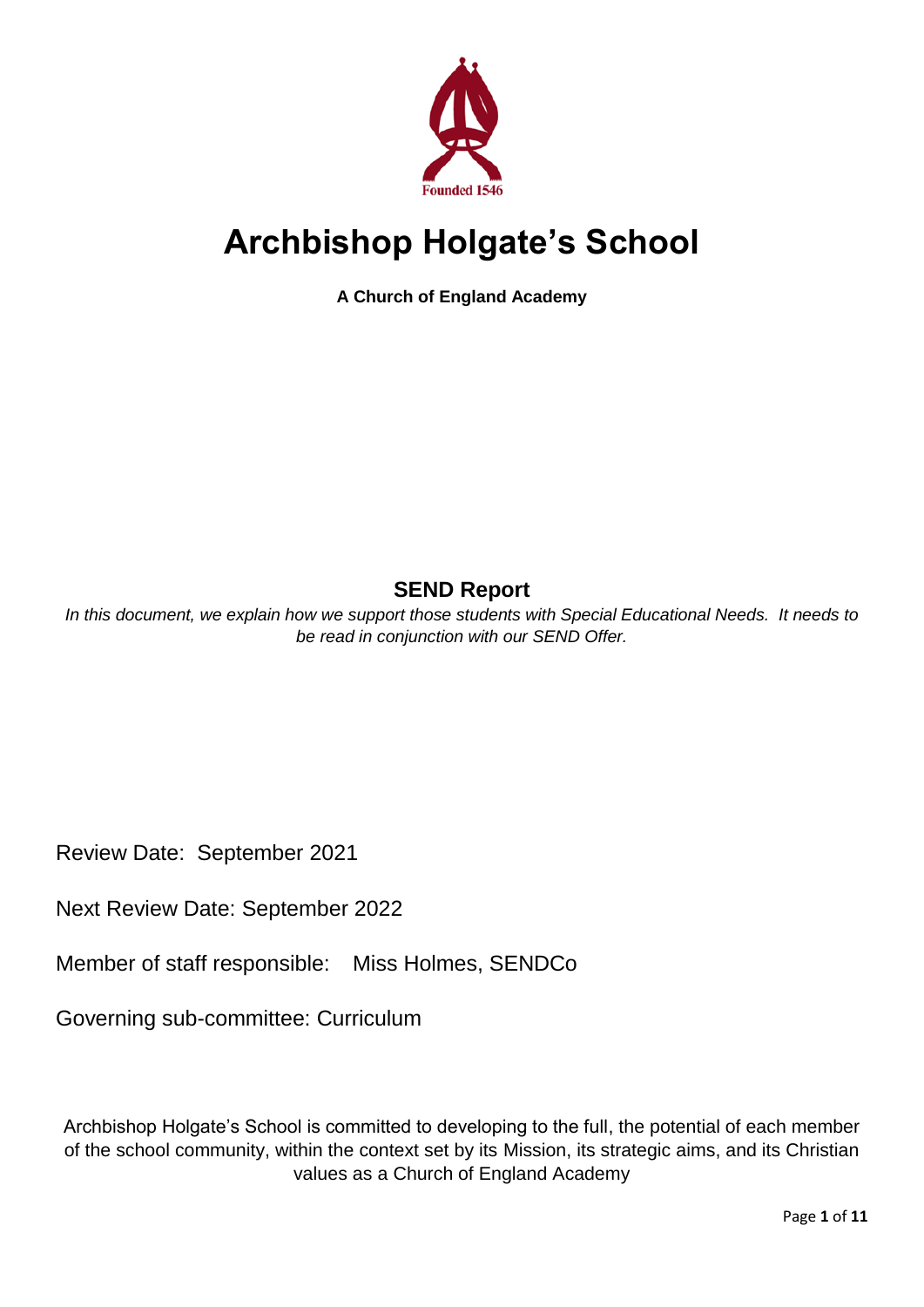# Contents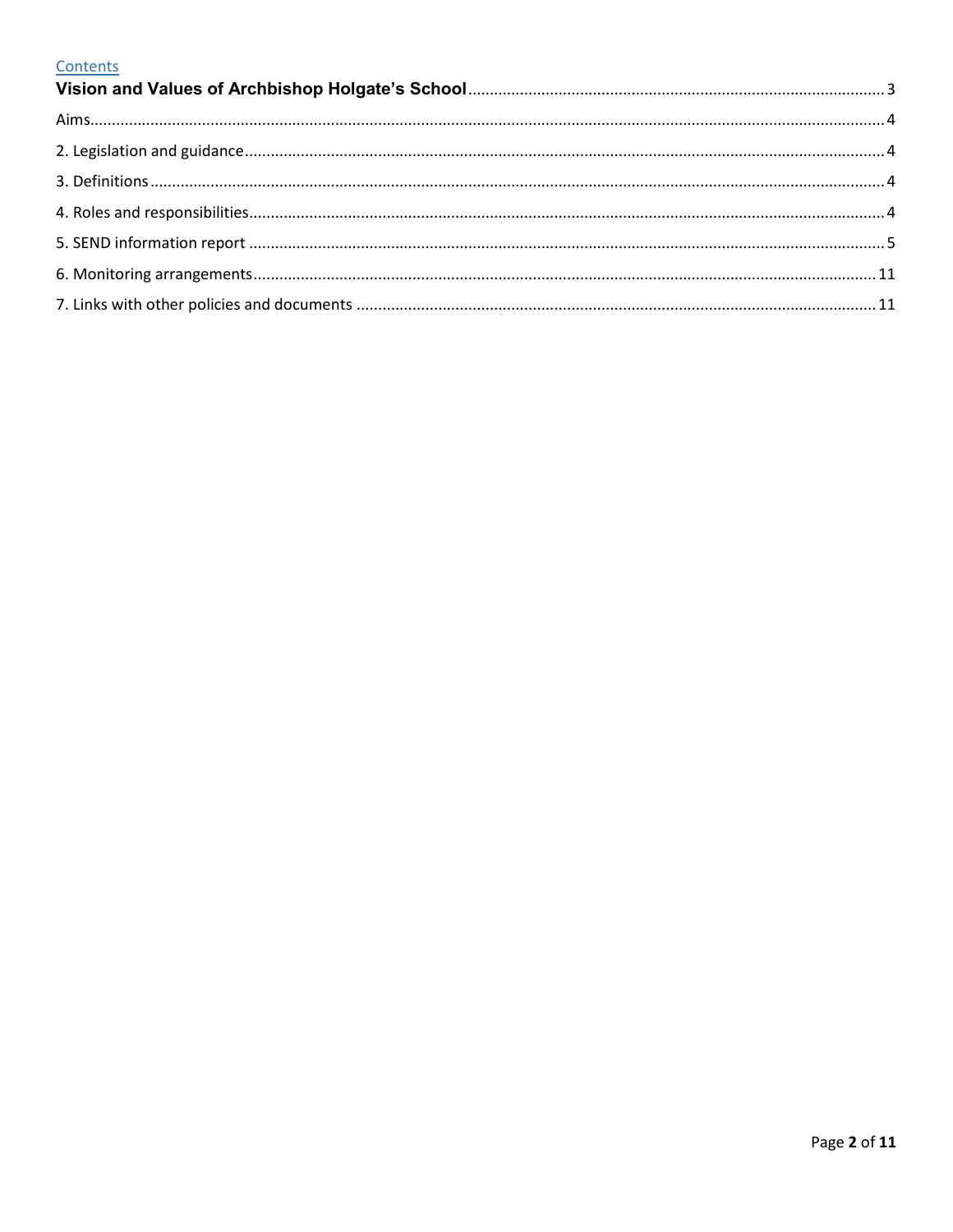# **Vision and Values of Archbishop Holgate's School**

<span id="page-2-0"></span>As a Church of England school we strive to ensure that all of our young people are cared for, given every opportunity to develop through academic study, to grow personally and spiritually and to live into being those Values we hold dear in our community and in wider society. Our role as a Church school is to help nurture both academic excellence and to help shape young people who can make a significant contribution to the community they serve. Key to this is a clear recognition that all students have individual gifts and talents and with support every young person can flourish.

Archbishop Holgate's School is distinctive and effective as a Church of England school because our Christian vision and values are very explicit and drive all areas of school life. Our Vision is one which combines Values, Care and Achievement.

# **"A threefold cord is not easily broken." Ecclesiastes 4:12**

Through this vision we seek to be a Church of England School which is deeply Christian. As such, the three themes of our vision, Values, Care and Achievement are deliberately expressed in that order, our distinct Christian Values help ensure that every child is cared for as an individual and this in turn will help them to succeed academically.

Our school values of *Justice*, *Compassion*, *Forgiveness* and *Trust* have been embedded across our school community and permeate all areas of school life.



This policy is to complement our vision and values and to enable the school to allow all members of Archbishop Holgate's community to live them into being every day.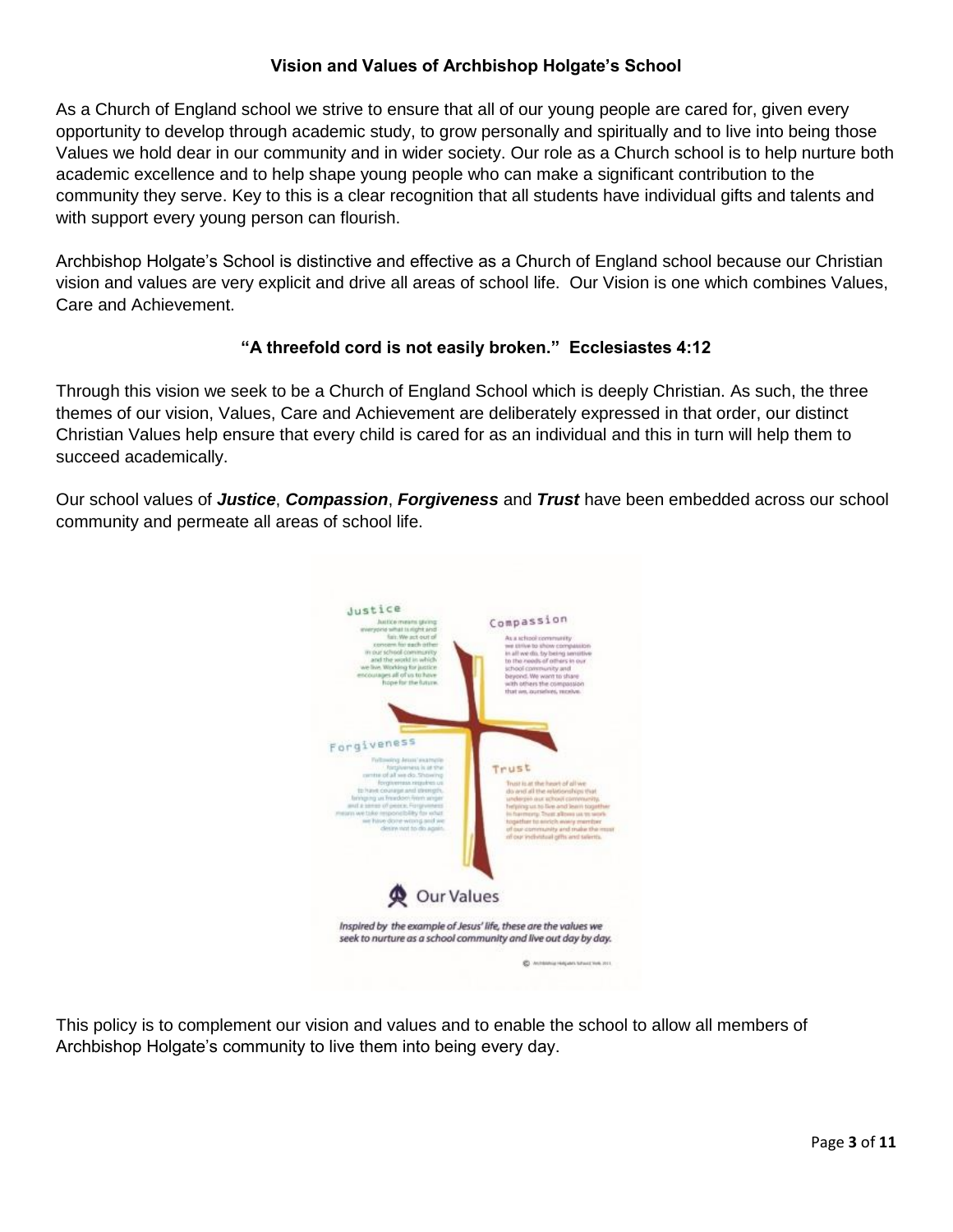# <span id="page-3-0"></span>**Aims**

Our SEND policy aims to:

- Set out how our school will support and make provision for pupils with special educational needs (SEND)
- Explain the roles and responsibilities of everyone involved in providing for pupils with SEND

This SEND report is information for parents / carers of students who have Special Education Needs or Disabilities (SEND). It outlines the support and provision you can expect to receive if you choose Archbishop Holgate's School for your child.

# <span id="page-3-1"></span>**2. Legislation and guidance**

This policy and information report is based on the statutory Special Educational Needs and Disability (SEND) Code of Practice and the following legislation:

- Part 3 of the Children and Families Act 2014, which sets out schools' responsibilities for pupils with SEND and disabilities
- The Special Educational Needs and Disability Regulations 2014, which set out schools' responsibilities for education, health and care (EHC) plans, SEND co-ordinators (SENDCOs) and the SEND information report

This policy also complies with our funding agreement and articles of association.

# <span id="page-3-2"></span>**3. Definitions**

A pupil has SEND if they have a learning difficulty or disability which calls for special educational provision to be made for them.

They have a learning difficulty or disability if they have:

- A significantly greater difficulty in learning than the majority of others of the same age, or
- A disability which prevents or hinders them from making use of facilities of a kind generally provided for others of the same age in mainstream schools

Special educational provision is educational or training provision that is additional to, or different from, that made generally for other children or young people of the same age by mainstream schools.

# <span id="page-3-3"></span>**4. Roles and responsibilities**

#### *4.1 The SENDCO*

The SENDCO is Miss Holmes. You can contact Miss Holmes by telephoning school on 01904 411341 or by emailing FAO Miss Holmes reception@archbishopholgates.org. Daniel Furniss is the Deputy Head teacher with responsibility for SEND.

They will:

- Work with the headteacher and SEND governor to determine the strategic development of the SEND policy and provision in the school
- Have day-to-day responsibility for the operation of this SEND policy and the co-ordination of specific provision made to support individual pupils with SEND, including those who have EHC plans
- Provide professional guidance to colleagues and work with staff, parents, and other agencies to ensure that pupils with SEND receive appropriate support and high quality teaching
- Advise on the graduated approach to providing SEND support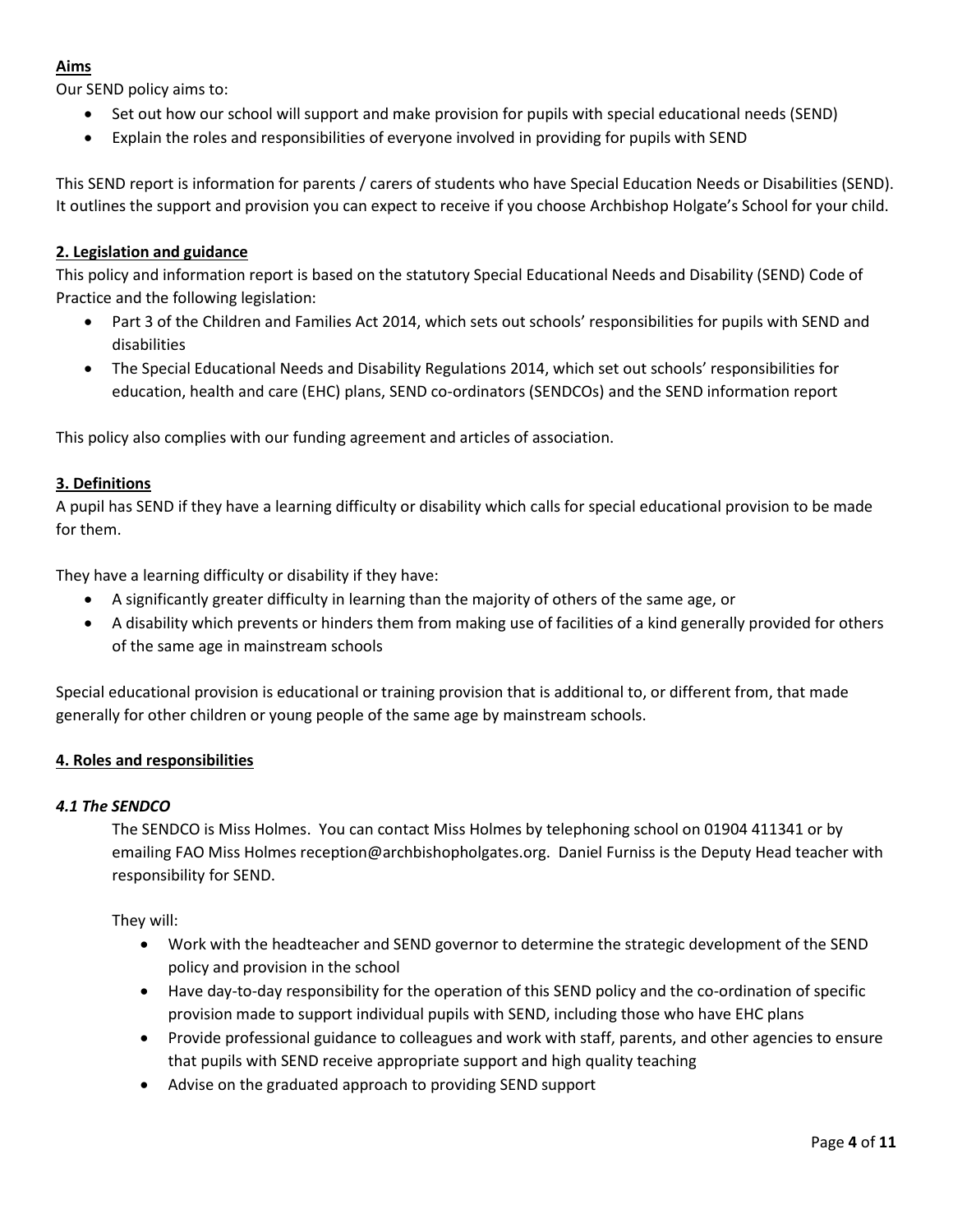- Advise on the deployment of the school's delegated budget and other resources to meet pupils' needs effectively
- Be the point of contact for external agencies, especially the local authority and its support services
- Liaise with potential next providers of education to ensure pupils and their parents are informed about options and a smooth transition is planned
- Work with the headteacher and governing board to ensure that the school meets its responsibilities under the Equality Act 2010 with regard to reasonable adjustments and access arrangements
- Ensure the school keeps the records of all pupils with SEND up to date

#### *4.2 The SEND governor*

The SEND governor will:

- Help to raise awareness of SEND issues at governing board meetings
- Monitor the quality and effectiveness of SEND and disability provision within the school and update the governing board on this
- Work with the headteacher and SENDCO to determine the strategic development of the SEND policy and provision in the school

#### *4.3 The headteacher*

The headteacher will:

- Work with the SENDCO and SEND governor to determine the strategic development of the SEND policy and provision in the school
- Have overall responsibility for the provision and progress of learners with SEND and/or a disability

#### *4.4 Class teachers*

Each class teacher is responsible for:

- The progress and development of every pupil in their class
- Reviewing the SEND register to inform of them of how they can support students they teach
- Working closely with any teaching assistants or specialist staff to plan and assess the impact of support and interventions and how they can be linked to classroom teaching
- Working with the SENDCO to review each pupil's progress and development and decide on any changes to provision
- Ensuring they follow this SEND policy

# <span id="page-4-0"></span>**5. SEND information report**

#### *5.1 The kinds of SEND that are provided for*

Our school currently provides additional and/or different provision for a range of needs, including:

- Communication and interaction, for example, autistic spectrum disorder, Asperger's Syndrome, speech and language difficulties
- Cognition and learning, for example, dyslexia, dyspraxia,
- Social, emotional and mental health difficulties, for example, attention deficit hyperactivity disorder (ADHD),
- Sensory and/or physical needs, for example, visual impairments, hearing impairments, processing difficulties, epilepsy and cerebral palsy
- Moderate, severe, profound and multiple learning difficulties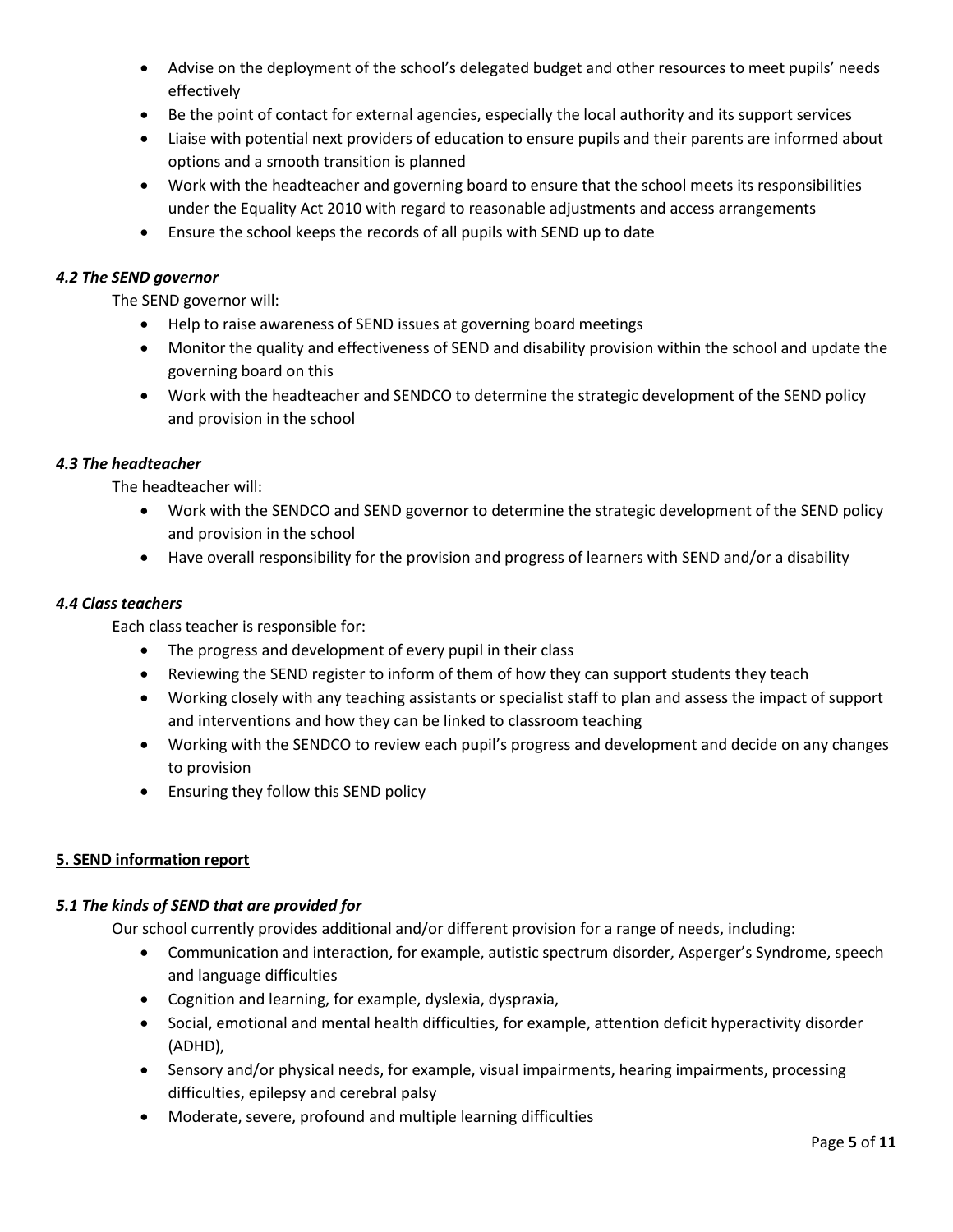• Deaf or Hearing Impaired children

# *5.2 Identifying pupils with SEND and assessing their needs*

We will assess each pupil's current skills and levels of attainment on entry, which will build on previous settings and Key Stages, where appropriate. Class teachers will make regular assessments of progress for all pupils and identify those whose progress:

- Is significantly slower than that of their peers starting from the same baseline
- Fails to match or better the child's previous rate of progress
- Fails to close the attainment gap between the child and their peers
- Widens the attainment gap

This may include progress in areas other than attainment, for example, social needs.

Slow progress and low attainment will not automatically mean a pupil is recorded as having SEND.

When deciding whether special educational provision is required, we will start with the desired outcomes, including the expected progress and attainment, and the views and the wishes of the pupil and their parents. We will use this to determine the support that is needed and whether we can provide it by adapting our core offer, or whether something different or additional is needed.

#### *5.3 Consulting and involving pupils and parents*

We will have an early discussion with the pupil and their parents when identifying whether they need special educational provision. These conversations will make sure that:

- Everyone develops a good understanding of the pupil's areas of strength and difficulty
- We take into account the parents' concerns
- Everyone understands the agreed outcomes sought for the child
- Everyone is clear on what the next steps are

Notes of these early discussions will be added to the pupil's record and given to their parents.

We will formally notify parents when it is decided that a pupil will receive SEND support, or when there is any proposed change to your child's SEND status or provision.

The SENDCo will contact all primary schools in Year 6 and will gather information on all students on the SEND register who will be attending Archbishop Holgate's School. If your child has an EHCP and has named Archbishop Holgate's as their school of choice the SENDCo will attend the Year 6 review(s).

The SENDCo is available to meet with parents at a mutually convenient time to discuss individual students and discuss provision.

Any parent / carer of SEND students joining us Post 16 is welcome to contact the SENDCo to discuss provision in the 6th Form. Those students joining the Work Skills Course will be able to meet with Mrs Dobson (Head of Workskills) to discuss provision and will also have Mrs Dobson and / or Miss Holmes attend their Year 11 review meeting.

#### *5.4 Assessing and reviewing pupils' progress towards outcomes*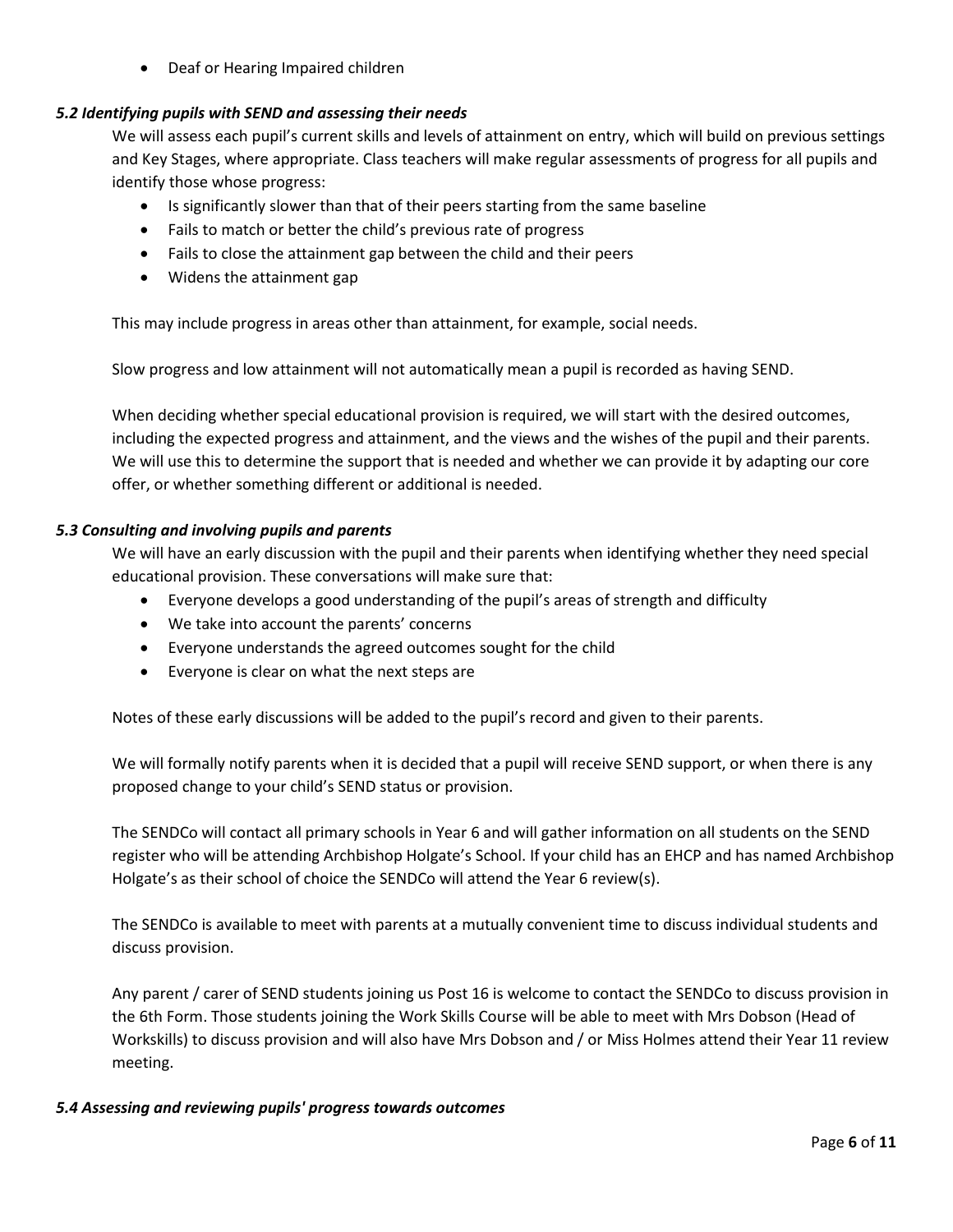Whole school markbook tracking shows a clear picture of student's progress towards a given target. Class teachers have overall responsibility for the progress of a student within their class. Any student not making appropriate progress will be identified and targeted for intervention by the teacher and if necessary input by the Learning Support Department. The SENDCo also monitors SEND students interim and full report data throughout the academic year.

The class or subject teacher will work with the SENDCO to carry out a clear analysis of the pupil's needs.

This will draw on:

- The teacher's assessment and experience of the pupil
- Their previous progress and attainment and behaviour
- Other teachers' assessments, where relevant
- The individual's development in comparison to their peers and national data
- The views and experience of parents
- The pupil's own views
- Advice from external support services, if relevant

The assessment will be reviewed regularly.

All teachers and support staff who work with the pupil will be made aware of their needs, the outcomes sought, the support provided, and any teaching strategies or approaches that are required. We will regularly review the effectiveness of the support and interventions and their impact on the pupil's progress.

#### *5.5 Supporting pupils moving between phases and preparing for adulthood*

The SENDCo will contact all primary schools in Year 6 and will gather information on all students on the SEND register who will be attending Archbishop Holgate's School. If your child has an EHCP and has named Archbishop Holgate's as their school of choice the SENDCo will attend the Year 6 review(s).

We will share information with the school, college, or other setting the pupil is moving to. We will agree with parents and pupils which information will be shared as part of this.

- All students in Year 6 have a transition day and induction session
- Year 7 forms have specific buddies assigned to them
- Miss Holmes will meet with primary schools to discuss specific needs and provision
- During the options process (Year 8) all students will have an options assembly and parents will be invited to an options evening
- Students with SEND will receive a 1:1 options IAG session, in order to help support them to make appropriate choices which will enable them to secure their next steps
- All Year 11 students receive an SLT pathway meeting
- All Year 11 students have access to a Level 6 qualified careers advisor (based in school)
- High needs students are referred in Year 11 for connexions sessions, where appropriate

#### *5.6 Our approach to teaching pupils with SEND*

Teachers are responsible and accountable for the progress and development of all the pupils in their class.

High quality teaching is our first step in responding to pupils who have SEND. This will be differentiated for individual pupils.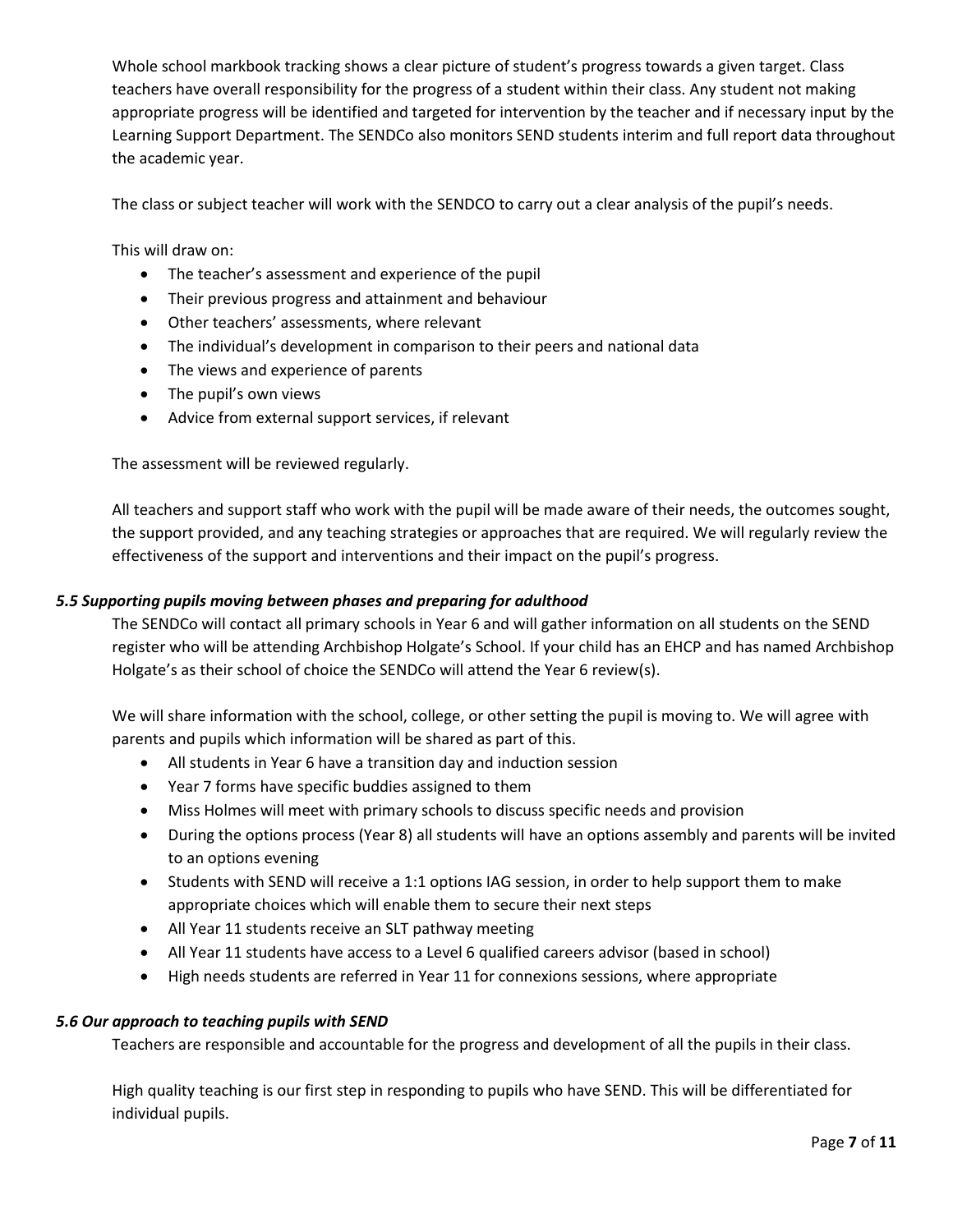We will also provide the following interventions:

- All students with SEND
- SENDCo involvement
- Access to the Inclusion Centre
- Lunch and After School Clubs
- Homework Club
- Work Experience

#### Some students

- Individual or Behaviour Support Plans
- Careers Advice
- Travel Training
- LA Specialist Input
- Paired Reading
- Spellzone
- School Assistant Support
- Pastoral Care Safeguarding and attendance officer
- Pastoral Support Workers Input
- Support on School Trips
- Support on Enrichment Days
- Small Group Nurture Group Teaching
- Workskills Curriculum
- Applied Learning Pathway
- Examination Arrangements
- Laptops

#### *5.7 Adaptations to the curriculum and learning environment*

We make the following adaptations to ensure all pupils' needs are met:

- All the provisions in the accessibility plan are met, to ensure that no child is disadvantaged by having SEND
- Adapting timetables to ensure that students who need it can be taught downstairs or have access to a lift
- Coordinating access arrangements for external examinations and non-examined assessments
- Communicating information about learning styles and strategies suitable for individual students through use of the SEND register
- Differentiating our curriculum to ensure all pupils are able to access it, for example, by grouping, 1:1 work, teaching style, content of the lesson, etc.
- Small group teaching to support the most vulnerable, with unique curriculum pathways available if appropriate
- Adapting our resources and staffing
- Using recommended aids, such as laptops, coloured overlays, visual timetables, larger font, etc.
- Ensuring the school site is accessible for students with disabilities
- Providing communication support workers qualified in British Sign Language
- Training staff to use microphone aids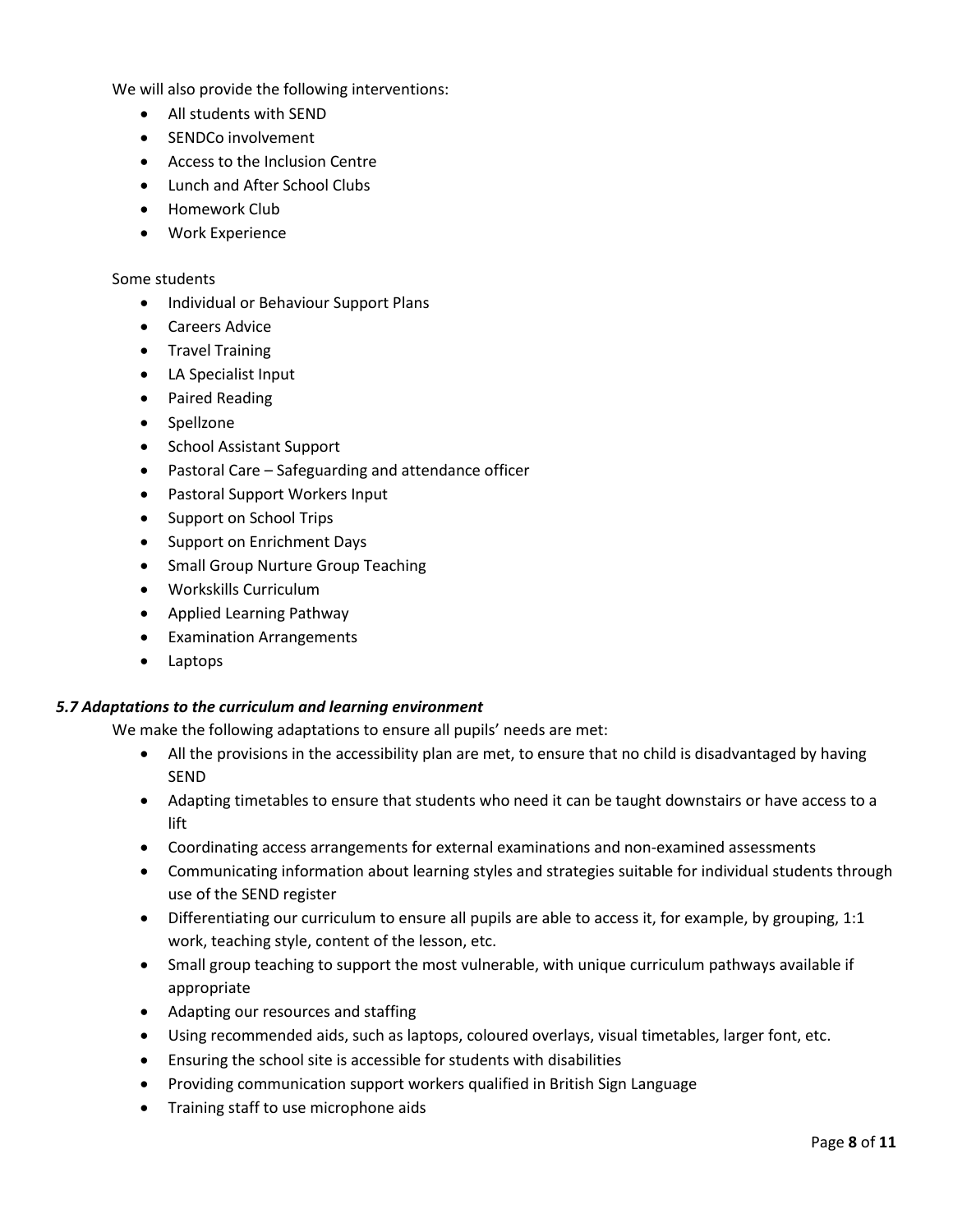- Differentiating our teaching, for example, giving longer processing times, pre-teaching of key vocabulary, reading instructions aloud, etc.
- Use of reader pens for students who qualify for access arrangements

#### *5.8 Additional support for learning*

We have a number of highly trained teaching assistants and higher level teaching assistants who are trained to deliver interventions such as:

- Paired reading
- Accelerated reader programme
- Scribe training
- Examination arrangements

Teaching assistants will support pupils on a 1:1 basis when this supports the meeting of specific needs Teaching assistants will support pupils in small groups when …

We work with the following agencies to provide support for pupils with SEND:

- SENDIASS: York SENDIASS offers impartial advice, information and support for parents and carers of children with Special Educational Needs and/or disabilities. They are able to help with any concerns that may still arise after any intervention or effort made by the school. In addition, an appeal can be made to the Special Educational Needs tribunal, which is an independent body that hears parents' appeals against LA decisions on statutory assessments and EHCP's.
- Deaf and hearing support
- Vision support
- Autism support
- Physical disabilities and health needs support
- York City Council Specialist Teaching Team
- Dyslexia action
- Educational Psychologist
- Specialist Careers Advisor for EHCP students
- Dogs helping kids

#### *5.9 Expertise and training of staff*

Our SENDCo has a number of years' experience in this role and has a reputation for excellence across the city.

They are allocated 18 hours over the course of a 25-hour week to manage SEND provision. We have a team of teaching assistants, including higher level teaching assistants (HLTAs) who are trained to deliver SEND provision.

We use specialist staff for the accelerated reader programme, paired reading and examination arrangements

#### *5.10 Securing equipment and facilities*

In addition to EHC plans, the school provides through its own budget:

- ICT for some students where appropriate
- Laptops for students who may benefit from word processing their work
- Reader pens for students who are entitled to access arrangements during the examinations
- Various tests to ensure students qualify for examination arrangements, if possible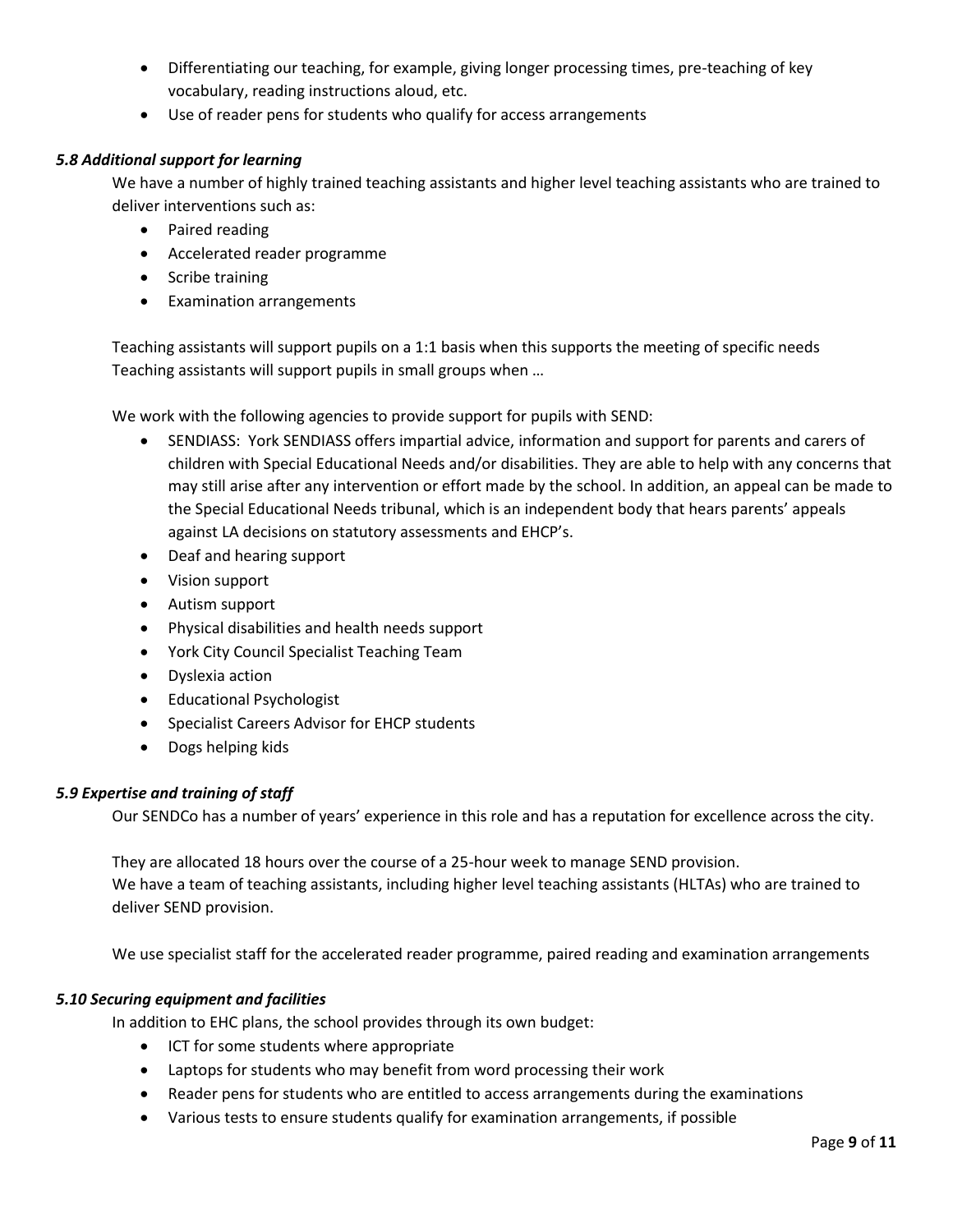- The accelerated reader programme
- Examination arrangements including scribes, readers, small rooms and extra time. The school provides 1:1 or small group invigilation where necessary to meet exam arrangements
- Adapted work stations where appropriate
- Coloured paper and modified resources

#### *5.11 Evaluating the effectiveness of SEND provision*

We evaluate the effectiveness of provision for pupils with SEND by:

- Reviewing pupils' individual progress towards their goals each term
- Annual review of Education and Healthcare plans
- Reviewing the impact of interventions each term
- Using pupil questionnaires
- Monitoring by the SENDCo
- Using provision maps to measure progress
- Holding annual reviews for pupils with Education and Health Care plans

#### *5.12 Enabling pupils with SEND to engage in activities available to those in the school who do not have SEND*

All of our extra-curricular activities and school visits are available to all our pupils, including our before-and after-school clubs.

All pupils are encouraged to go on our residential trip(s) to Bewerley Park (Year 7), France and Germany (Year 8), Munich (Year 9) and the ski trip

All pupils are encouraged to take part in sports day/school plays/special workshops an enrichment days

No pupil is ever excluded from taking part in these activities because of their SEND or disability.

Student with disabilities are supported to ensure they can access all residential and non-residential trips. This support may include working with external agencies, providing 1:1 support, carrying out pre-visits to ensure support is suitable and in place and making all necessary adjustments to allow students access to residential trips and visits. The school's accessibility plan can be found here.

#### *5.13 Support for improving emotional and social development*

We provide support for pupils to improve their emotional and social development in the following ways:

- Pupils with SEND are encouraged to be part of the school council
- Pupils with SEND are also encouraged to take part in extra-curricular clubs

We have a zero tolerance approach to bullying.

#### *5.14 Working with other agencies*

School has an excellent working relationships with a range of external bodies and providers across the city of York, the East riding and beyond. A holistic approach is taken to ensure the best possible care for our most vulnerable students, including those with SEND or an EHCP and we work effectively with a range of providers to ensure that bespoke provision allows our SEND students to make excellent progress.

#### *5.15 Complaints about SEND provision*